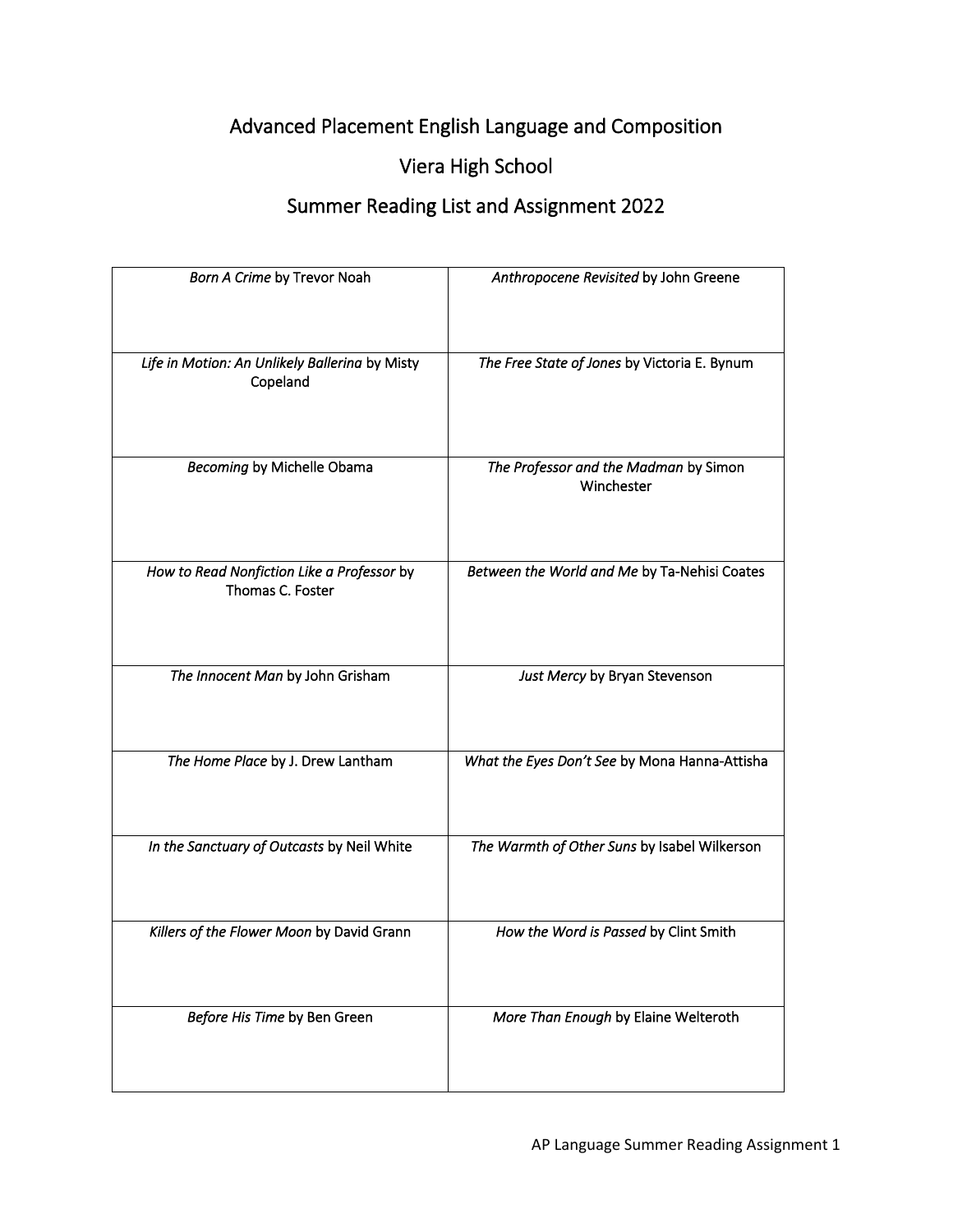| Hunger of Memory by Richard Rodriguez      | Minor Feelings by Cathy Park Hong         |
|--------------------------------------------|-------------------------------------------|
| <b>Educated by Tara Westover</b>           | The Color of Law by Richard Rothstein     |
| <b>Evicted by Matthew Desmond</b>          | Small Wonder by Barbara Kingsolver        |
| The Boys in the Boat by Daniel James Brown | The Color of Water by James McBride       |
| A Deadly Wandering by Matt Richtel         | World of Wonders by Aimee Nezhukumatathil |
| The Sum of Us by Heather McGhee            | The Devil's Highway by Luis Alberto Urrea |
|                                            |                                           |
| The Radium Girls by Kate Moore             | Latitude by Nicholas Crane                |
| When Breath Becomes Air by Paul Kalanithi  | My Beloved World by Sonia Sotomayor       |
|                                            |                                           |

The AP English Language and Composition course is designed like a college composition course. Hence, you will be required to read complex texts with understanding. Moreover, you will learn how to enrich your prose to express your ideas effectively to mature readers. You will also learn how to analyze and interpret professional writing by discerning and explaining the author's use of rhetorical choices so that you can emulate these techniques in your own writing.

If you would like to prepare for the rigor of the course for the upcoming school year, complete the Summer Reading Assignment for *100 extra credit points towards your first quarter grade*. Choose *one* of the nonfiction texts featured on this year's list.

For the nonfiction text that you have chosen, complete the Nonfiction Analysis packet. This assignment will be due before the interim of the first quarter. If you have any questions regarding this assignment, do not hesitate to contact me via email at: [milton.agile@brevardschools.org.](mailto:email%20at:%20milton.agile@brevardschools.org)

Sincerely,

Ms. Agile L. Milton, M.Ed., AP English Language and Composition Teacher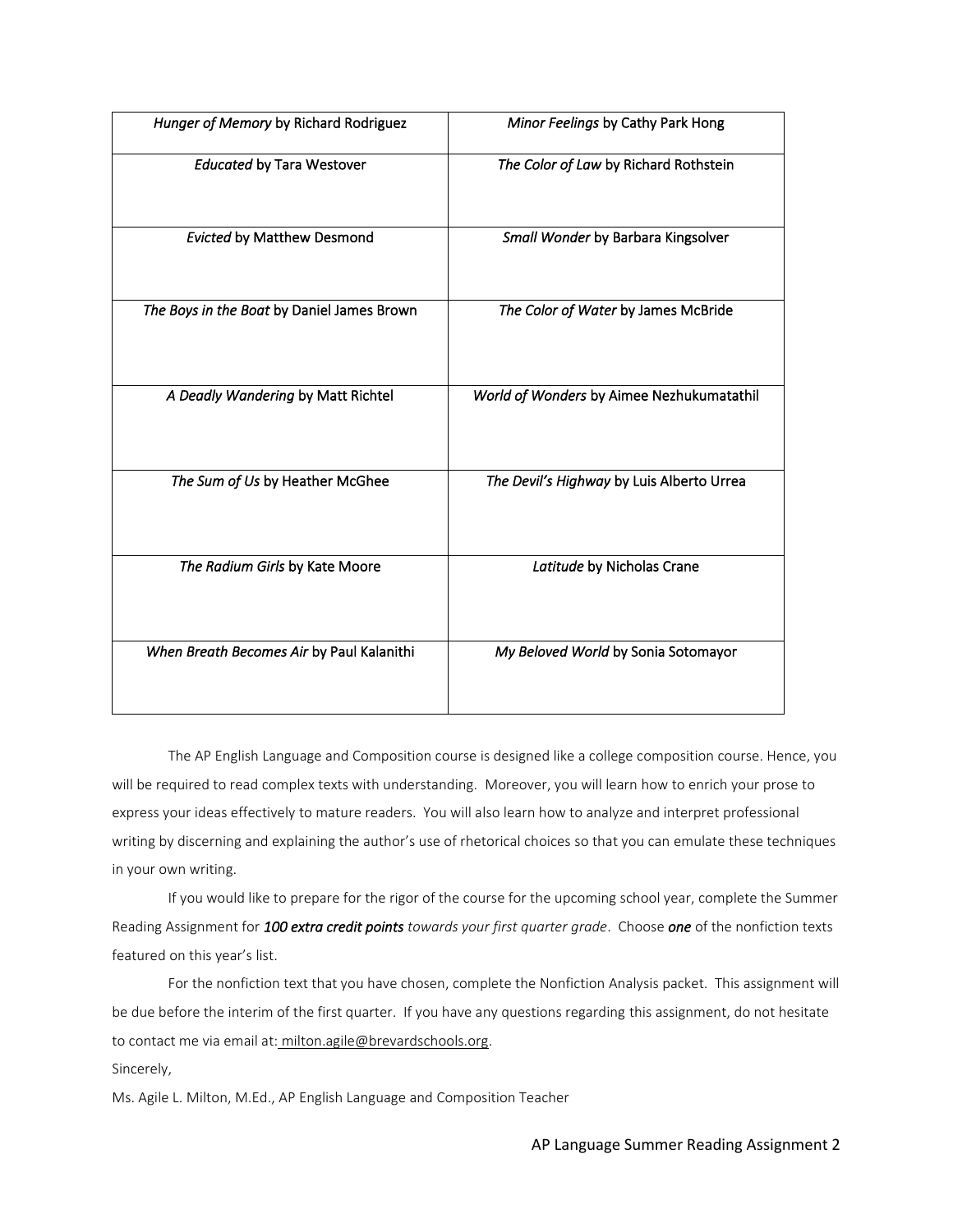| Name___                | <u> 1989 - Johann Barbara, martin amerikan basar dan berasal dalam basas dan berasal dalam basas dalam basas dala</u>                                                                                                                                                                                             | Period Date and Date |
|------------------------|-------------------------------------------------------------------------------------------------------------------------------------------------------------------------------------------------------------------------------------------------------------------------------------------------------------------|----------------------|
| Ms. Milton             | <b>Nonfiction Analysis Packet</b>                                                                                                                                                                                                                                                                                 | AP Language          |
| sources.)<br>PERSONAL: | AUTHOR'S BACKGROUND: Research the author who has written the nonfiction text that you have chosen<br>to read this summer. Provide personal and professional informational about the author's life which may<br>have influenced him or her to compose the nonfiction text that you have chosen to read. (Cite your |                      |
|                        |                                                                                                                                                                                                                                                                                                                   |                      |
|                        |                                                                                                                                                                                                                                                                                                                   |                      |
|                        |                                                                                                                                                                                                                                                                                                                   |                      |
| PROFESSIONAL:          |                                                                                                                                                                                                                                                                                                                   |                      |
|                        |                                                                                                                                                                                                                                                                                                                   |                      |
|                        |                                                                                                                                                                                                                                                                                                                   |                      |
|                        |                                                                                                                                                                                                                                                                                                                   |                      |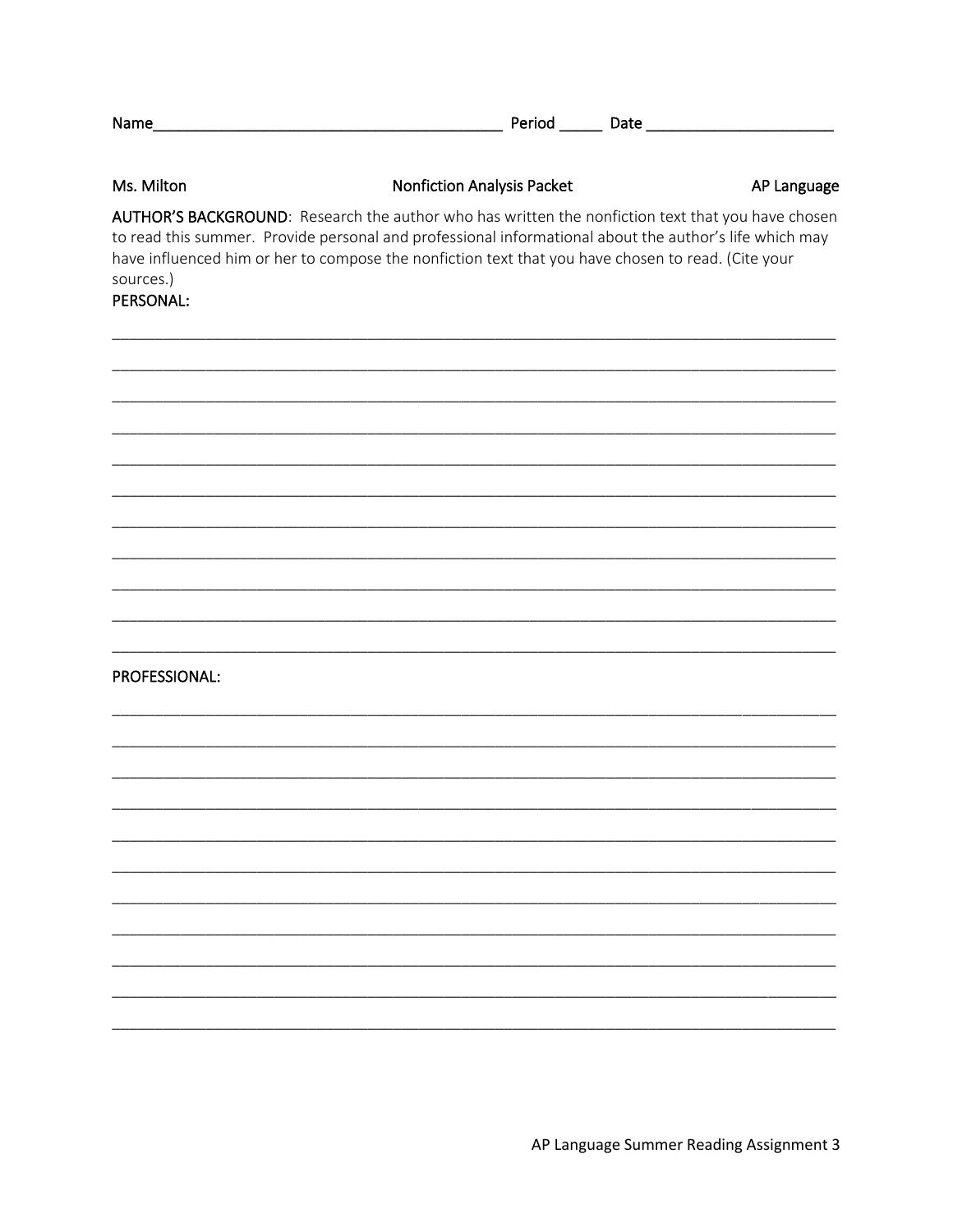| Quotation        | Rhetorical Device and Explanation |
|------------------|-----------------------------------|
| $1.$             |                                   |
| $\overline{2}$ . |                                   |
| $\overline{3}$ . |                                   |
| $\overline{4}$ . |                                   |
| 5.               |                                   |
| 6.               |                                   |
| $\overline{7}$ . |                                   |
| 8.               |                                   |
| 9.               |                                   |
| $10.$            |                                   |

QUOTATIONS: Choose ten quotations from the nonfiction text that are significant. Identify a rhetorical device (figurative language like analogy, symbolism, etc.) that is present in each quote, and explain the significance of the rhetorical device. (Include page numbers from the book.)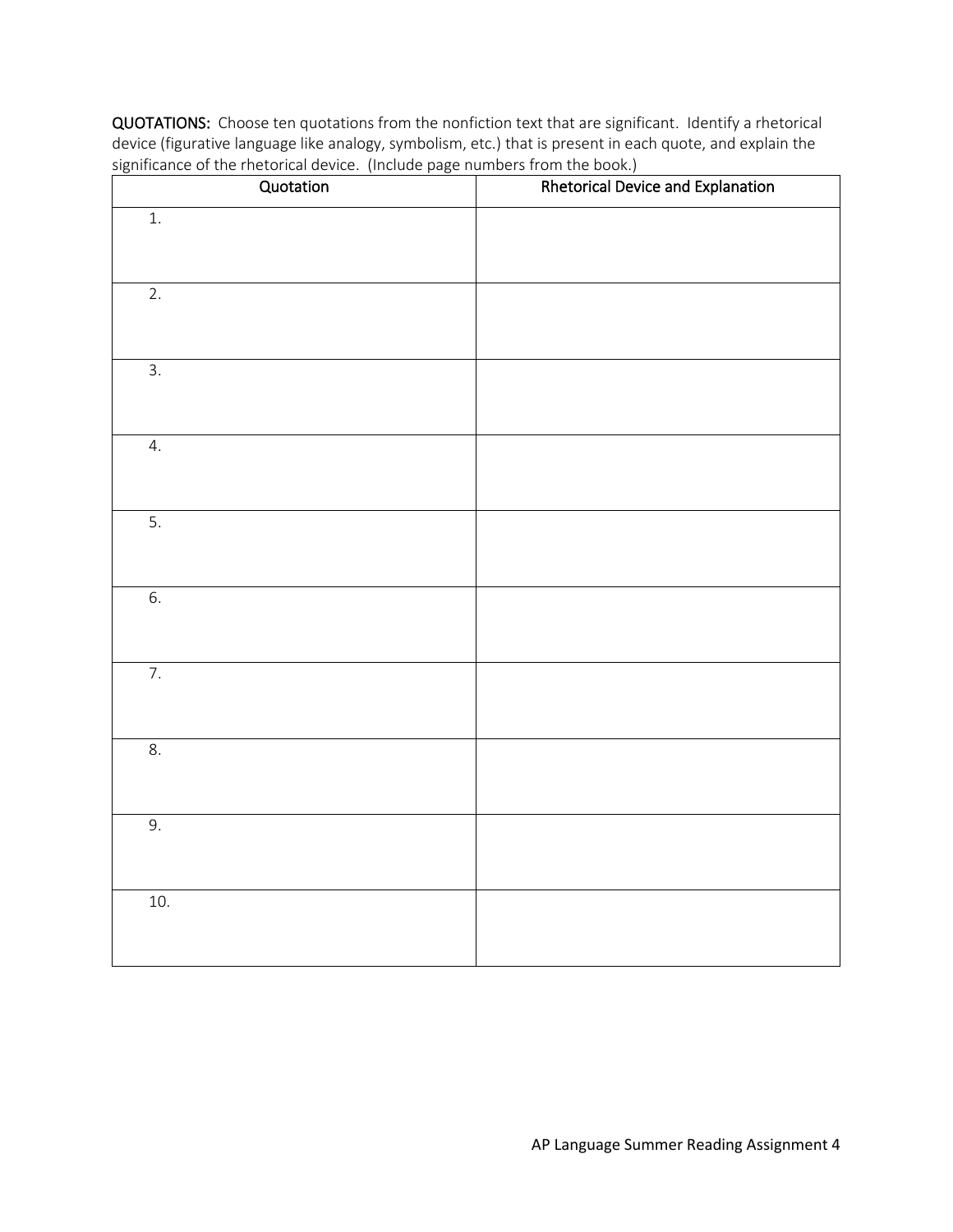WRITING STYLE: Discuss the author's style. Is the language formal and elevated or informal and colloquial? Does the style of writing have clarity or is it ambiguous? Is the material fairly simple to follow and understand or is it perplexing? Does the author avoid stereotypes and generalizations? How would you describe the author's tone, diction and form?

FORMAT OF THE WORK: Is the layout appropriate to the organizational method and writing style? Does the layout of the material contribute to the natural flow of information? Is the organizational pattern or text structure easy to follow? Is the book's cover appropriate to its significance?

AP Language Summer Reading Assignment 5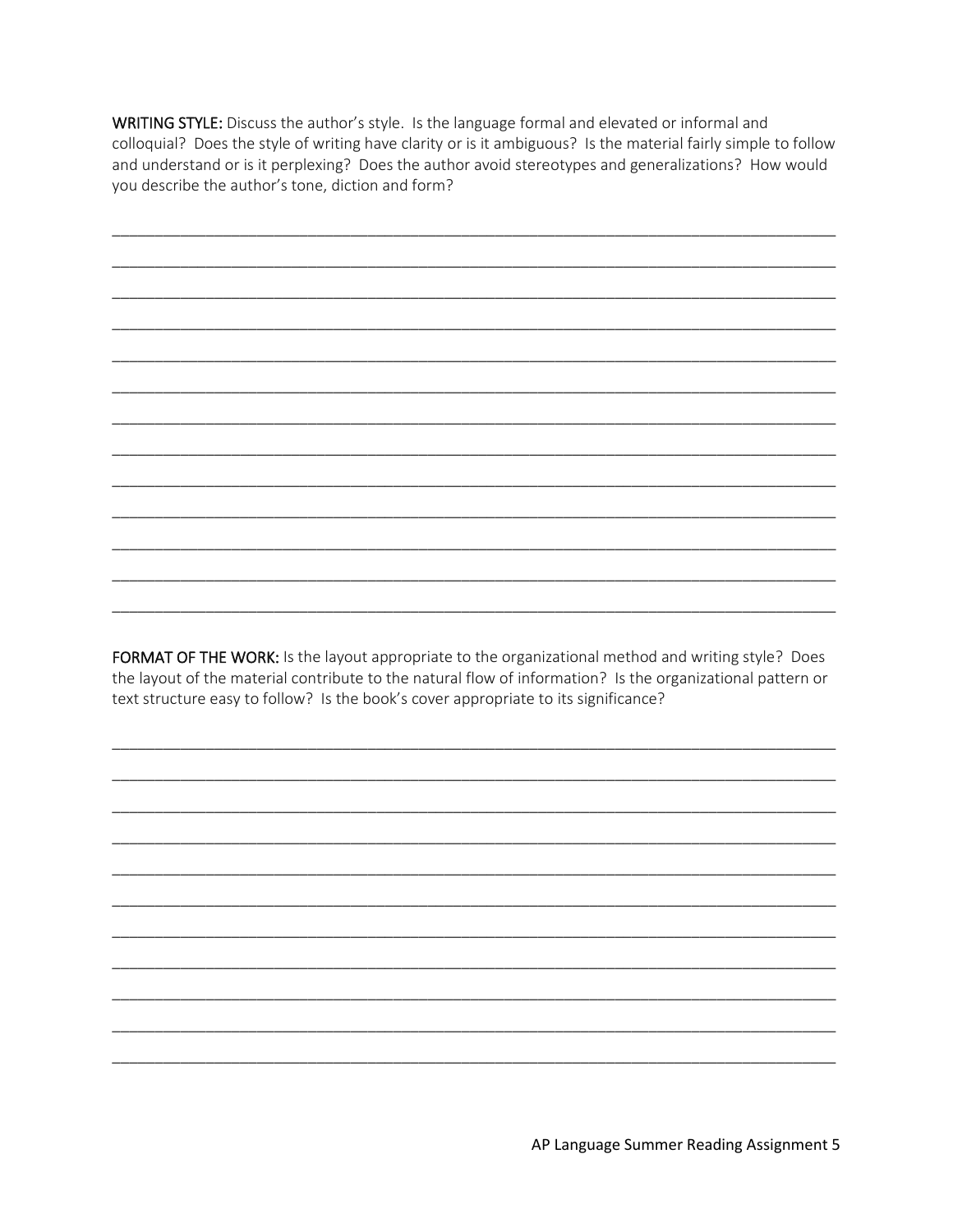AUTHOR'S PURPOSE: Explain the author's purpose in telling this story. Why is he or she telling it? Is there some greater motive? If so, what is it? Furthermore, what is the reader supposed to get out of the work?



THEMES: What are the overall themes or universal messages developed in this work? What moral is the author trying to promote? (Use textual evidence-quotations, paraphrasings, summaries) to support your analysis.)